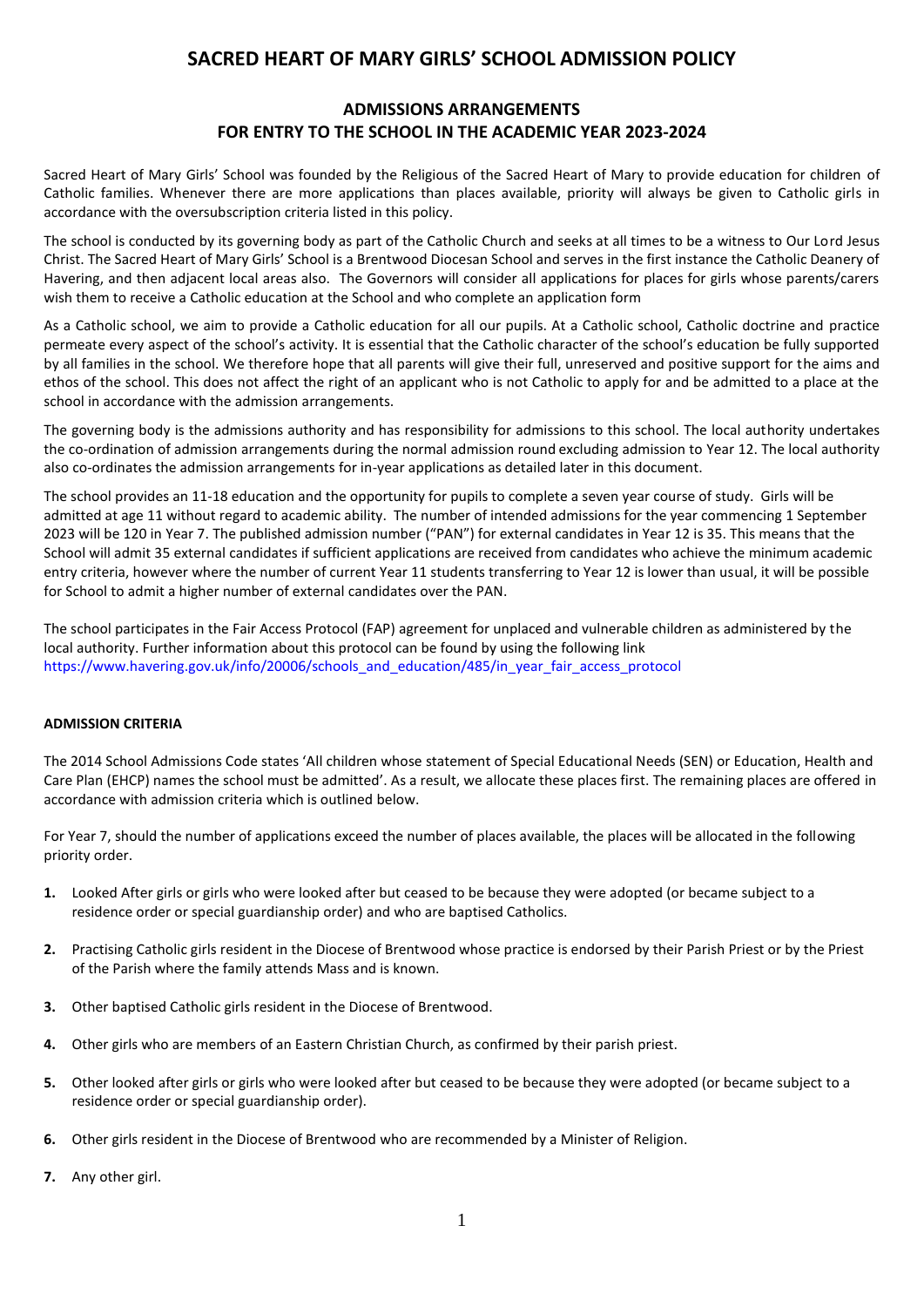*If, because of oversubscription in any of the above categories, it is necessary to distinguish between the applicants, the following criteria will be applied in the order set out below:*

**(a)** Those applicants who reside in the Parishes of:

| Christ the Eternal High Priest | Gidea Park         |
|--------------------------------|--------------------|
| Corpus Christi                 | <b>Collier Row</b> |
| St. Alban                      | Elm Park           |
| St. Mary Mother of God         | Hornchurch         |
| <b>English Martyrs</b>         | Hornchurch         |
| Our Lady of La Salette         | Rainham            |
| St. Edward the Confessor       | Romford            |
| St. Joseph                     | Upminster          |

#### **The Parishes named in (a) above are not in priority order. A map indicating the relevant parish boundaries as well as those of the Diocese of Brentwood is available for consultation at the School Office.**

- **(b)** Those applicants who have a sister attending the School in Years 7 to 13 at the time of application.
- **(c)** The distance of the applicant's home from the School as the crow flies using the Local Authority's distance calculation software, with those living nearest being given priority (if necessary, precise distance will be calculated from the front door of the School to the place of residence - address points are points marked in the centre of the applicant's home address, or in the centre of the block of flats in which the applicant's home address is located). In the event that two, or more, applicants applying for a single place at the School live at addresses that are located at exactly the same distance from the School, or live in the same block of flats, the place will be offered on the basis of lots drawn by an Officer of the Local Authority who is not involved in the admissions process.

#### **APPLICATIONS TO YEAR 7: PROCEDURES AND TIMETABLE**

To apply for a place at Sacred Heart of Mary Girls' School in the normal admission round, you must complete a Common Application Form available from the local authority in which you live. For all Catholic applicants, proof of baptism in a Catholic church must also be presented with the application form along with a Certificate of Catholic Practice available from the priest of the parish where you reside or where you attend Mass. A Supplementary Information Form should be completed by applicants in order for the Governing Body's Admission Committee to place applications in the correct order in accordance with these Admission Arrangements should the number of applications exceed the number of places available.

The Supplementary Information Form should be returned to Sacred Heart of Mary Girls' School, St Mary's Lane, Upminster, RM14 2QR by 31 October 2022.

All applications which are submitted on time will be considered at the same time and after the closing date for admissions which is 30 October.

You will be advised of the outcome of your application on  $1<sup>st</sup>$  March or the next working day by the local authority on our behalf. If you are unsuccessful (unless your child gained a place at a school you ranked higher) you will be informed of the reasons, related to the oversubscription criteria listed above, and you have the right of appeal to an independent appeal panel.

In the event that a pupil is not offered a place at Sacred Heart of Mary Girls' School we will automatically place the child on a waiting list and the child's name will automatically remain on the waiting list for the duration of the Autumn Term (September to December) unless a parent advises the school to remove them from the list.

Priority will not be given to children based on the date that their application was received or the date that their name was added to the waiting list. Waiting lists are re-ranked in accordance with the School's published admission criteria each time a child's name is added to the list. A child's position on the waiting list can move up as well as down.

At the end of the Autumn Term (December), parents/carers who wish for their child's name to remain on the waiting list for the school, must complete an In Year Common Application Form (ICAF) which is available to download from the 'In Year' section on the Havering website **[www.havering.gov.uk/admissions](http://www.havering.gov.uk/admissions)** as well as a further Supplementary Information Form (available from the School Website).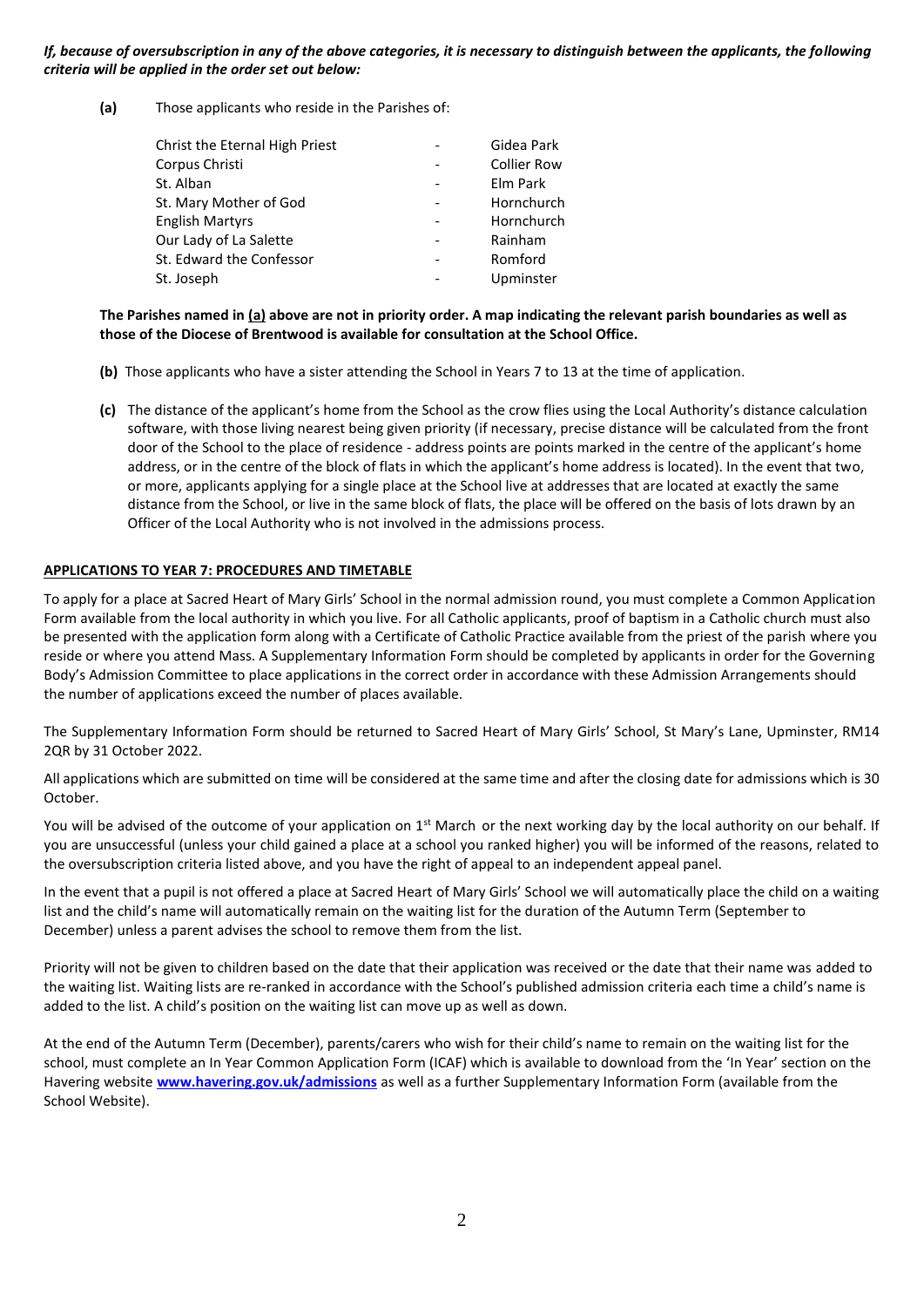#### **Service Children and Children of Crown Servants**

A place will be allocated before the family of service children and children of crown servants move if the application is accompanied by an official letter with a relocation date and the School will not insist that the applicant's family has an intended address, or already lives in the area. Additionally, the School will be flexible in what it accepts as proof of address when applying its oversubscription criteria. It will use the applicant's intended address (if parents provide some evidence of this) and will accept either a private address or a 'unit' or quartering address.

## **Late Applications**

Late applications will be administered in accordance with your home Local Authority Secondary Co-ordinated Admissions Scheme. You are encouraged to ensure that your application is received on time.

#### **Admission of Children Outside their Normal Age Group**

Applicants may choose to seek a place outside their child's chronological (correct) year group. Decisions will be made on the basis of the circumstances of each case and what is in the best interests of the child concerned.

 Applicants who are applying for their child to have a decelerated entry to school, i.e. to start later than other children in their chronological age group, must initially apply for a school place in accordance with the deadlines that apply for their child's chronological age. If, in liaison with the Head Teacher, the governing body agrees for the child to have a decelerated entry to school the place cannot be deferred and instead the application will be cancelled and the applicant will be invited to apply again in the following year for the decelerated cohort

Applicants who are applying for their child to have an accelerated entry to school, i.e. to start earlier than other children in their chronological age group, must initially apply for a school place at the same time that other families are applying for that cohort. If, in liaison with the head teacher, the governing body agrees for the child to have an accelerated entry to school, the application will be processed. If it is not agreed for the child to have an accelerated entry to school, the application will be cancelled and the applicant will be invited to apply again in the following year for the correct cohort

Applicants must state clearly why they feel admission to a different year group is in the child's best interest and provide what evidence they have to support this.

# **APPLICATIONS TO YEAR 12: PROCEDURES AND TIMETABLE**

The Governors will consider all applications for places for girls whose parents/carers wish them to receive a Catholic education at the School and who complete an application form. To apply for a place at in the 6<sup>th</sup> Form at Sacred Heart of Mary Girls' School in the normal admission round, you must complete a Application Form available at the 6<sup>th</sup> Form Open Evening held in November or from the school website. For all Catholic applicants, proof of baptism in a Catholic church must also be presented with the application form. The Application Form should be completed by applicants in order for the Governing Body's Admission Committee to place applications in the correct order in accordance with these Admission Arrangements should the number of applications exceed the number of places available.

The Application Form should be returned to Sacred Heart of Mary Girls' School, St Mary's Lane, Upminster, RM14 2QR by 31 January 2023.

The number of intended admissions to Year 12 for the year commencing 1 September 2023 will be 135.

For Year 12 applications, in the event of over-subscription (either to the Sixth Form as a whole or to one or more of the courses on offer in the Sixth Form), places will be offered in the order of priority given below on the clear understanding that applicants meet the full academic criteria stipulated in the Sixth Form Prospectus.

- **1.** To Looked After girls or girls who were looked after but ceased to be because they were adopted (or became subject to a residence order or special guardianship order) whose estimated GCSE grades indicate that they will meet the entrance criteria for all of their A Level (or their equivalent) subject choices.
- **2.** To applicants currently on roll at Sacred Heart of Mary Girls' School, i.e. to students in Year 11 in the previous school year whose estimated GCSE grades indicate that they will meet the entrance criteria for all of their A Level (or their equivalent) subject choices.
- **3.** To practising Catholic girls at the time of application and admission to the Sixth Form whose estimated GCSE grades indicate that they will meet the entrance criteria for all of their A Level (or their equivalent) subject choices.